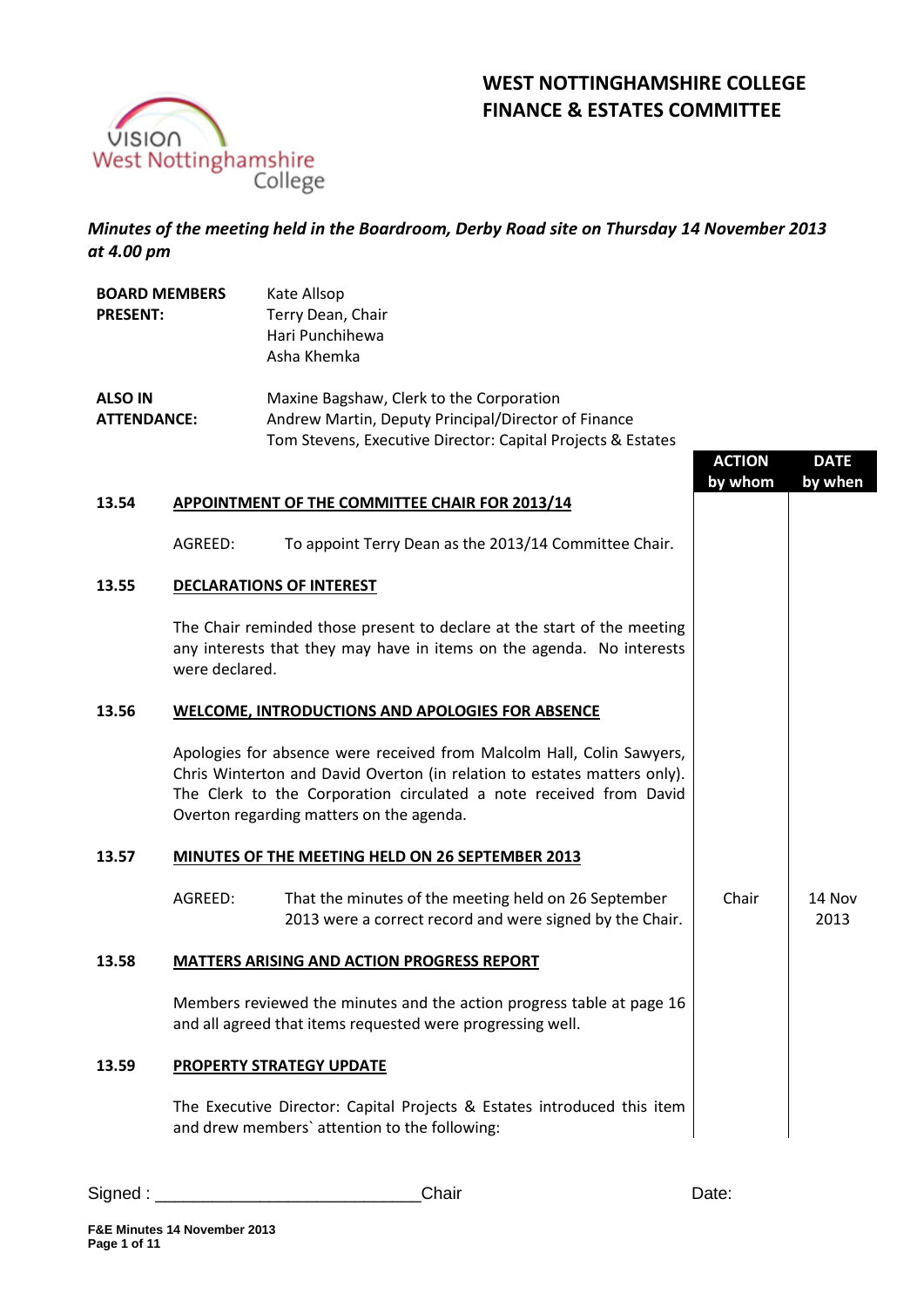- Cladding six-storey tower red cladding on west side of tower 75% complete and 50% complete on the east. Window installation has commenced and is on schedule as of today.
- Design for new science laboratory on the ground floor of the tower approved and in design stage with the aim of commencing instillation in early January 2014.
- Three storey instillation date to be confirmed. Hopefully progress on tower will enable a February 2014 start.
- Programme on time with overall expenditure to the end of October 2013 at £1,960,150 (55.4% of programme).
- Financial credit rating of main contractor J Tomlinson Ltd is 60. Main subcontractor Key Clad Ltd is 93. Cladding manufacturer KME Yorkshire Ltd is 54. All are good or very good credit worthy.
- College Capital Investment Fund Round 3 (CCIFR3) on 27 September 2013 the college was informed that a competitive bid for a capital grant to support the relocation of the LRC and catering facilities plus modernisation of heating plant at Derby Road was unsuccessful.
- Skills Infrastructure Capital Fund a small pilot infrastructure fund is available to bid for high technology equipment with a minimum of £100k plus VAT. Capital must be spent by 31 March 2014 and in operation for September 2014. Applications by 7 November 2014. The college is considering bidding for equipment to support visual arts/engineering.
- Studio School building contractor Kier Construction appointed. DFE confirmed that college can purchase ICT equipment and active infrastructure. Procurement budget of £234,317 has been allocated.
- Draft curriculum plan and identified space requirement is being prepared.
- Design team met three times to progress the design. New toilet blocks and refurbished catering for part of the refurbishment programme. Trees to be removed from the front elevation which will be illuminated. Planning permission is required.
- Heads of terms for Chesterfield Road are under review.
- Visual arts project detailed design work is underway and a long list of building contractors is being prepared. The final RIBA stage C layout approved by visual arts is included with the paperwork. Tender documentation is targeted for issuing early January 2014. The provision of cost management, CDM coordination and project management has been tendered. It is proposed that Gleeds be appointed. The provision of BREEAM consultancy has been tendered and it is proposed that Anderson Green is appointed.

Members discussed the content of the report and were advised that the catering facilities in the tower will need to be decamped when the windows are changed. The intention is to combine all of the catering facilities in West One. If the combined service is successful then the college will look to retain a single provision moving forward.

Members discussed the data on page 20, particularly relating to the credit scorings and felt that the rating in relation to KME was a concern. It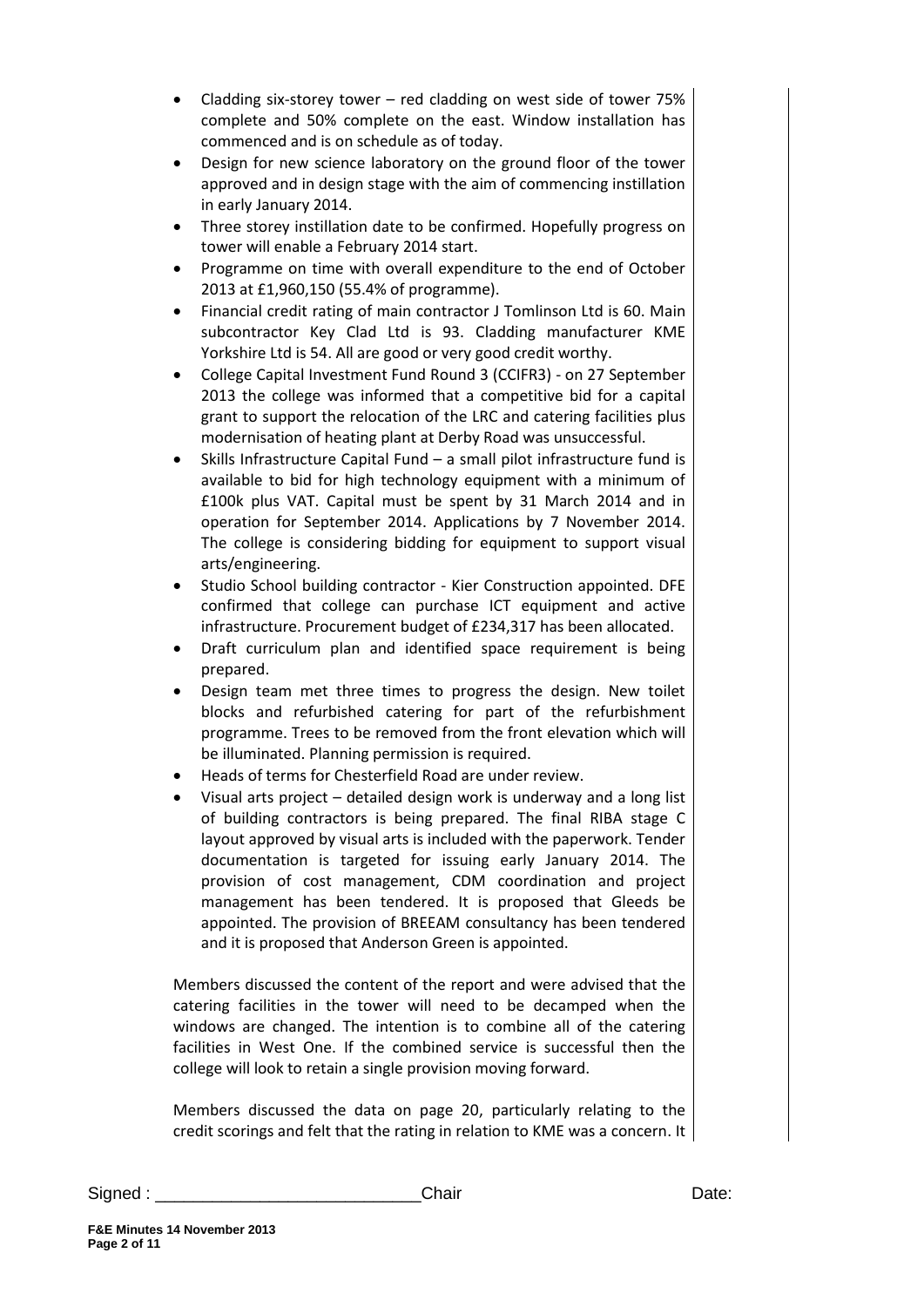was acknowledged that this has declined significantly in 2012. In discussion it was acknowledged that there is only 25% of the overall project cladding requirement still to be supplied (with 75% received). It was acknowledged that KME do have some capacity issues as it has become clear that, if the contract is running ahead of the installation plan, then KME are unable to keep up with demand. All things being equal members felt that whilst there was a risk it is a risk that can be managed but requested that a very close eye be kept on KME`s performance on the remainder of the contract.

The Executive Director: Capital Projects & Estates took the opportunity to circulate appendix 2 which is the 'Heads of Terms' for the Studio School lease. Governors took the opportunity to discuss what will happen regarding the lease if, unfortunately, the Studio School is not successful. The Director of Finance confirmed that if the Secretary of State terminates the funding agreement then he/she has 90 days within which to inform the college of an intention to put a new Studio School in the property. If the Secretary of State fails to do this, then the building reverts back to the college. It was noted that the lease proposed at this time is a 125 year lease with break clauses at 25 years. The committee was advised that legal advice has been obtained with two particular recommendations made:

- 1) Ask the DFE to approve break clauses at 10 years with break options for both parties and not just the tenant.
- 2) At the current time changes to the building/alterations can be made by the Studio School without the landlords' permission. As it is a listed building the view is that the college, as a landlord, ought to seek to include a 'permission' clause, such permission not to be unreasonably withheld.

Governors felt that whilst these two amendments would be beneficial they were not crucial to concluding the lease arrangements. They would not wish the college to appear to be difficult just for the sake of being difficult and requested that the management team take a practical approach to this.

David Overton's comments, made in his observations summary, were discussed. The Executive Director: Capital Projects & Estates gave assurances that everything raised by David Overton was in hand.

#### AGREED:

- a) To note the content of the update provided.
- b) Approve the appointment of Gleeds to provide cost management services and CDM coordination at fixed fee of £19,000 plus VAT. Project management services to be charged at an hourly rate of £60 plus VAT.
- c) Approve the appointment of Anderson Green as BREEAM consultant on the visual arts project at a fee of £8,990 plus VAT.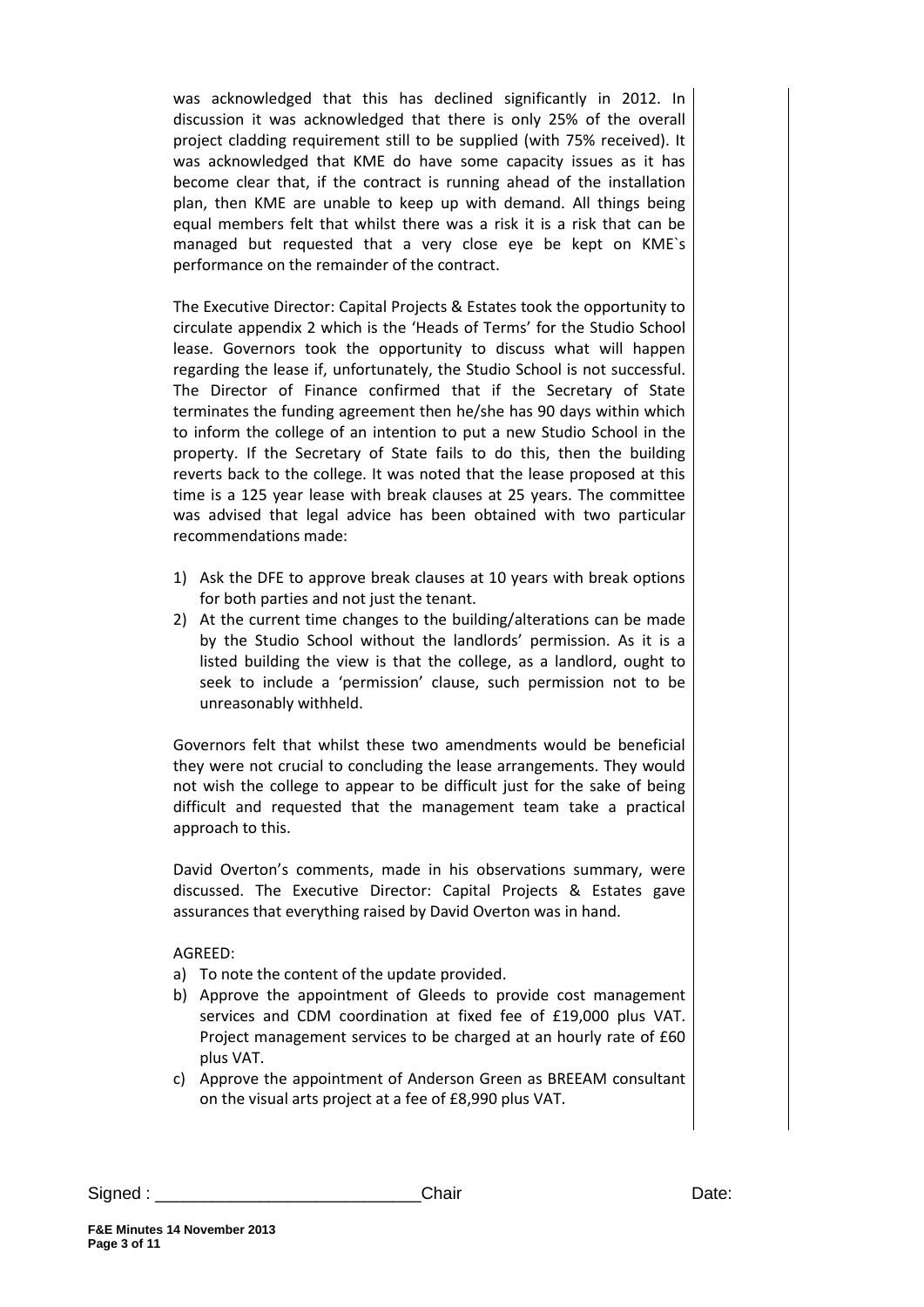| 13.60 | <b>VWS PROPERTY PORTFOLIO</b>                                                                                                                                                                                                                                                                                                                                                                                                                                                                                                                                                                                                                                        |                             |                  |
|-------|----------------------------------------------------------------------------------------------------------------------------------------------------------------------------------------------------------------------------------------------------------------------------------------------------------------------------------------------------------------------------------------------------------------------------------------------------------------------------------------------------------------------------------------------------------------------------------------------------------------------------------------------------------------------|-----------------------------|------------------|
|       | The Executive Director: Capital Projects and Estates introduced this item<br>and confirmed that the content of the report was discussed extensively at<br>the VWS meeting on Tuesday. In reviewing the data provided, all agreed<br>that what was clear is that the college/company has inherited a lot of<br>properties with very high cost to the business. In going forward there is a<br>need to ensure that the portfolio meets the company's needs.                                                                                                                                                                                                            |                             |                  |
|       | It was noted that VWS is currently operating from 11 transferred sites (14<br>leases) plus 121 Canal Street Nottingham, Corby call centre and Ransom<br>Hall for administration. It was explained that in relation to all of the other<br>sites (not the 11 that have been identified as to be retained) that the<br>management team are trying to terminate/surrender as early as they can.<br>It was indicated that, in relation to non operational centres, the team are<br>looking to settle dilapidations figures early and not wait until the end of<br>the lease as this will ensure certainty regarding the extent of<br>dilapidations dowry to be utilised. |                             |                  |
|       | The Principal confirmed that at the January Board meeting the college<br>would have a full VWS report.                                                                                                                                                                                                                                                                                                                                                                                                                                                                                                                                                               | Principal                   | January<br>2014  |
|       | The Executive Director: Capital Projects and Estates confirmed that he<br>has an interim contracts/site manager supporting him regarding the VWS<br>portfolio. He confirmed that the property strategy is to be reviewed again<br>by VWS in January 2014.                                                                                                                                                                                                                                                                                                                                                                                                            | <b>VWS</b>                  | January<br>2014  |
|       | In terms of future reporting governors indicated that they would find it<br>useful to have profitability summarised on a centre by centre basis so<br>that they could get a real feel for which areas are doing well and which<br>are not.                                                                                                                                                                                                                                                                                                                                                                                                                           | Dir Fin/<br><b>Exec Dir</b> | Standing<br>Item |
|       | To note the content of the update provided.<br>AGREED:                                                                                                                                                                                                                                                                                                                                                                                                                                                                                                                                                                                                               |                             |                  |
| 13.61 | <b>MANAGEMENT ACCOUNTS - DRAFT TO 30 SEPTEMBER 2013</b>                                                                                                                                                                                                                                                                                                                                                                                                                                                                                                                                                                                                              |                             |                  |
|       | The Director of Finance introduced this item. Prior to bringing a number<br>of matters to the committee's attention, it was confirmed that Work<br>Related Training would be a presentation topic at the December Board<br>meeting.                                                                                                                                                                                                                                                                                                                                                                                                                                  | Dir. Fin./<br><b>VP</b>     | December<br>2013 |
|       | In reviewing the data the following was brought to members' attention:                                                                                                                                                                                                                                                                                                                                                                                                                                                                                                                                                                                               |                             |                  |
|       | Significant issues $-$ the financial performance for the college and<br>group is poor in the first two months of year, primarily as a result of<br>the abject performance of work related training within the college<br>and the large loss being incurred by VWS, partly as expected.<br>The group has lost £868k in the first two months of the year after<br>$\bullet$<br>depreciation and interest, £540k before interest and depreciation.<br>This is primarily due to VWS which lost £882k after depreciation and                                                                                                                                              |                             |                  |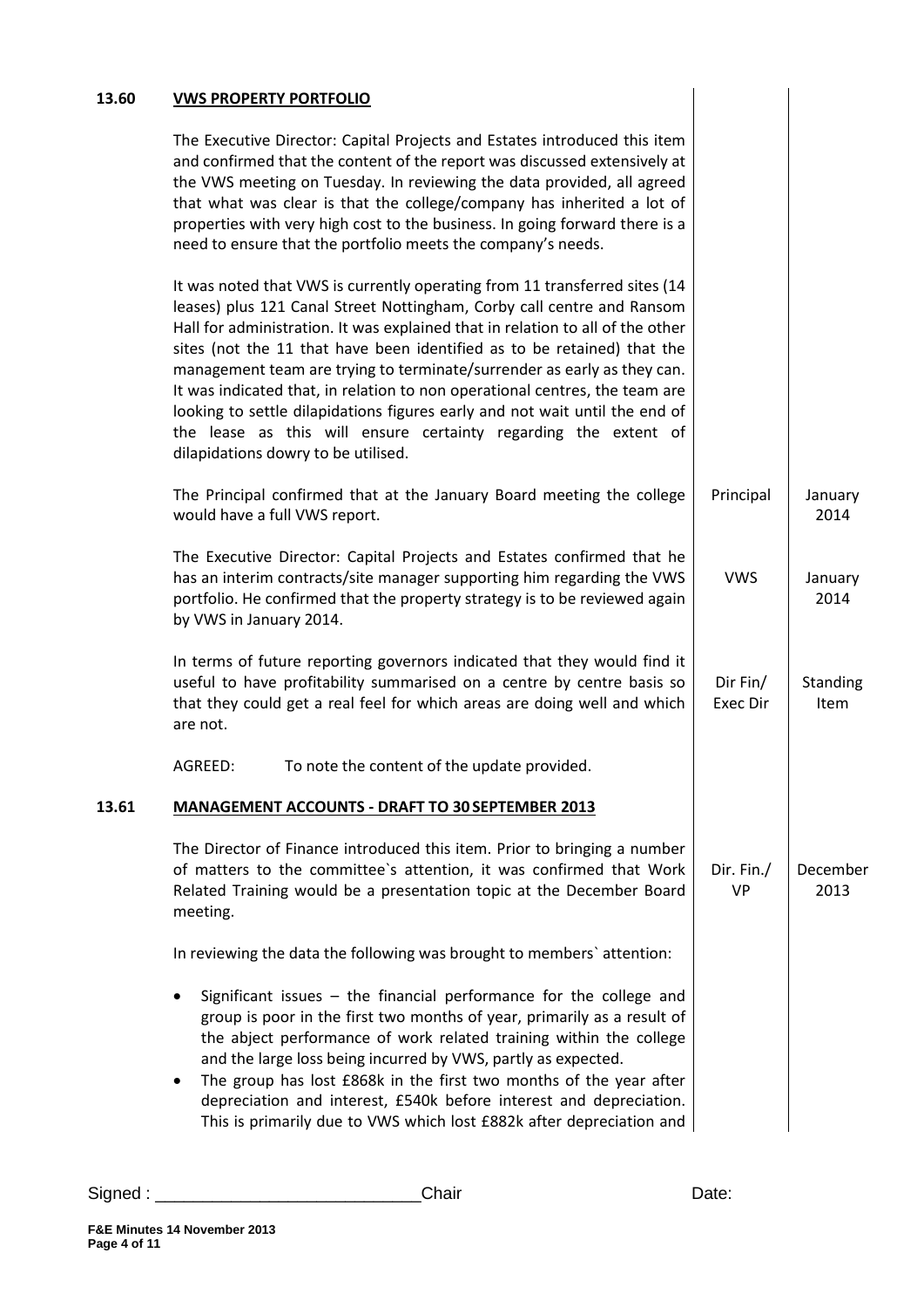interest. This loss is partly ameliorated by the continued strong performance of BKSB which made a surplus of £207k. The core college lost £174k after interest and depreciation.

- College the performance of the college with a loss of £174k for the year to date is £335k worse than budget. The main factor is the poor performance of work related training school which lost £53k in the two month period this is £570k worse than target. If the business development unit, which almost exclusively supports it, is added to this it lost £147k, this does not take into account other support services.
- Income college income was £1,139k worse than budgeted at £9,028k for the first two months of the year. The main adverse varience being 16-18 apprentices which underperformed by £1,454k generating only £635k of income, the vast majority by partners including VWS. Although it should be noted that there are substantial dificulties in producing accurate income figures at present as a result of the SFA failing to produce the funding submission software in a timely manner.
- The adult skills income exceeded budget by £240k. This, however, was due to partner adult learner responce activity which had a favourable variance of £765k at £1,289, though this is not a key target area. There were also adverse variences within HE income £54k and other income £51k.
- Pay pay costs were £189k below budget due to good cost control within admin and central services where there was a £319k favourable variance which covered the budgeted pay savings of £215k. Overall teaching staff (teaching staff and sessional teaching staff) was on budget at £1,974k.
- Non pay non pay costs are better than budget by£721k as a result of a favourable variance on franchise provision costs of £760k. Non pay costs, excluding franchise costs, are £39k worse than planned with all areas apart from teaching support (£37k favourable) other operating expenses (£110k favourable) interest payable (£47k favourable) and depreciation (£5k favourable) showing adverse variences. The most significant adverse variance being administration services where there was a £94k overspend.
- Schools of Learning the only school within college to show a favourable variance was Academic Public Services and Sports Studies which generated a 47% contribution. Of significant concern is the 10.1% made by Business Professional and Continuing Education, £103k below budget. All of the schools made contributions between 25 and 35%.
- Group balance sheet the balance sheet includes borrowing associated with the new build programme with a total value of £10.5 million as at the end of September 2013. This has incurred interest costs of £77k in the first two months of the year.
- Group short term solvency has improved from year end as the financing draw down £2 million was less than group losses and capital expenditure. Net current assests at the end of the last financial year of £538k have increased to £854k.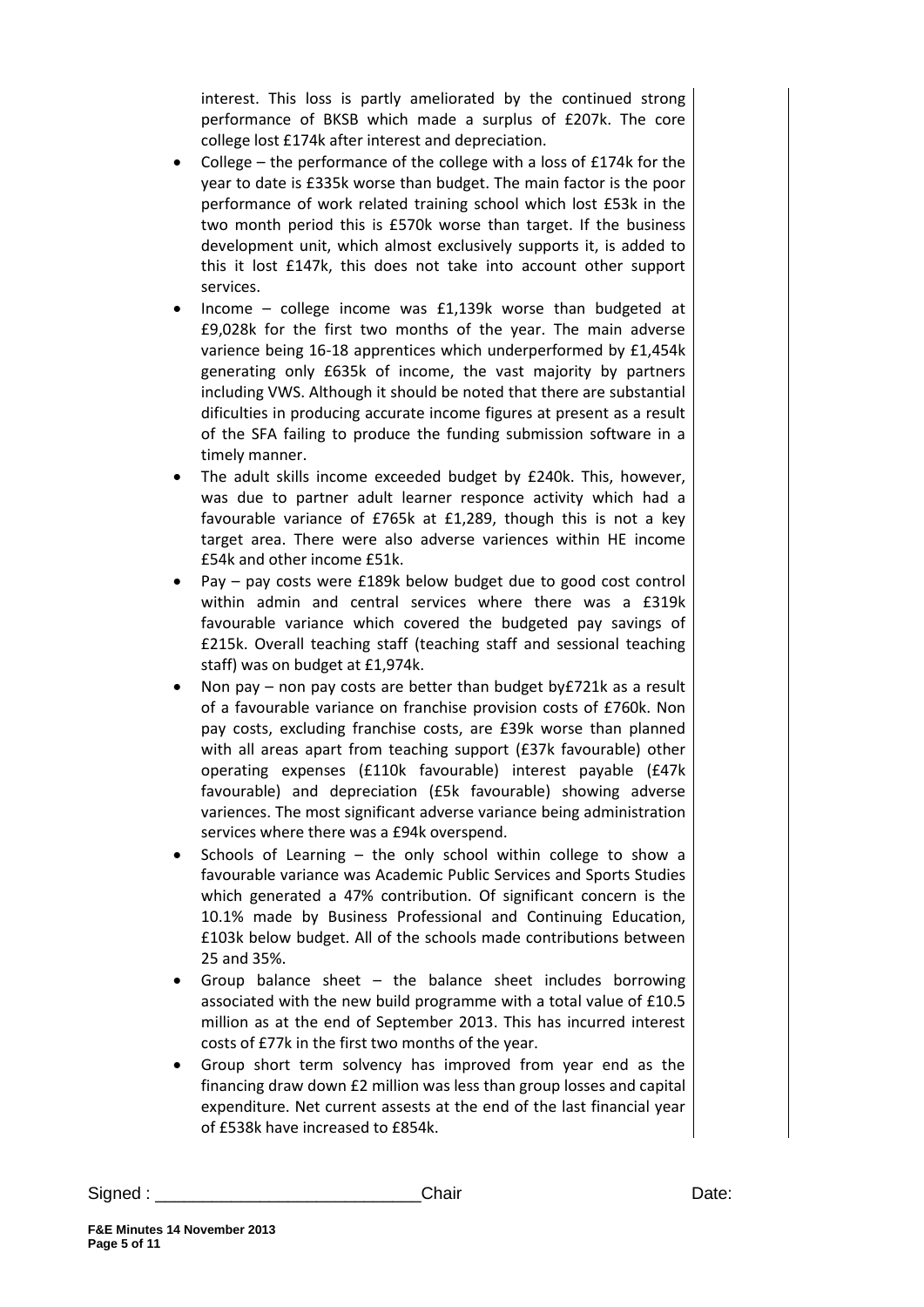- Cash balances for the group of £13.758 million are higher than forecast (by £5.062 million) primarily as a result of the receipt of funds by VWS for future liabilities including £2,361k of dilapidations and £3,047k of initial liabilities. The latter contributed the group having £21.495 million of accrued liabilities and deferred income on the balance sheet, an increase of £5.10 million from the year end. In discussing this area all agreed that the accrued liabilities were significant but mostly related to lease dilapidations and income recieved from the SFA but not yet earned.
- Subsidaries VWS has lost £882k in the two months so far this year, £442k worse than plan. This is due to a failure to attract new students resulting in a £1,018k adverse varience on income excluding the effects of accounting treatment of the dowry. Costs, although controlled, were only £577k better than budget due to the significant fixed property costs within the business.
- BKSB made a £207k surplus in August and September, £54k better than budget as a result of strong cost control. Costs were £78k less than planned.

In reviewing the data generally it was acknowledged that, if the group were to take out the VWS loss, then the remainder would be in a surplus position. All acknowledged that BKSB was performing very well and was now a key critical component to the college`s operating position.

The Director of Finance explained that there are a number of issues currently taxing the management team, these include:

- a) Both college and VWS struggling with 16-18 apprenticeship recruitment.
- b) SFA softeware problems. He explained that the college, and indeed the sector, cannot submit the funding returns required and as an alternative are having to use their own calculations. Whilst confident that calculations are on a sound basis, this does come with a risk.

The committee was advised that the adult skills apprenticeship funding position is positive and there may be an opportunity for further funding in this area. In terms of 16-18 apprenticeships, the college and VWS are struggling to recruit which is a frustration because it is the highest government priority area and, therefore, the college would be guaranteed further funding if it could over recruit. It was acknowledged that underperformance in relation to 16-18 year olds will impact on the bottom line as the college is paid on performance (not on profile as is currently the case).

Members discussed the balance sheet data at page 47 and acknowledged that the underlying position for the college is a negative one. Cash in from VWS is supporting the solvency of the college at the current time and this cannot continue. All acknowledged that the college cannot continue to make increasing losses. The management team felt that there were known areas to address and these are being progressed as a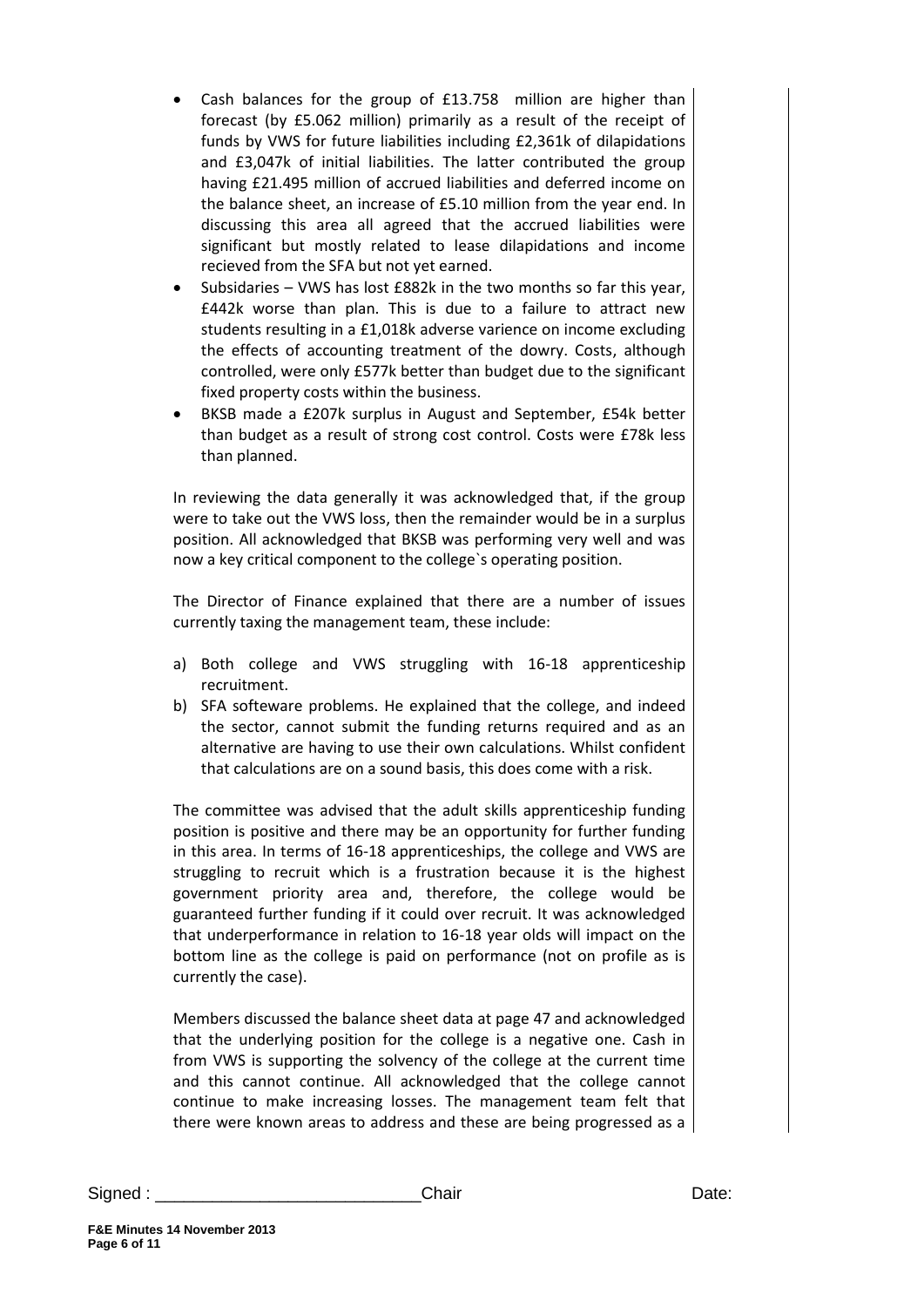matter of urgency. Governors all agreed that if the VWS cash position goes negative and the college is still underperforming then the combined position will be a huge problem.

In terms of the VWS budget, all acknowledged that the targets set were simply not achievable. It was confirmed that a reforecast position would be presented to the December VWS Directors meeting. All Governors acknowledged that VWS is a challenge but agreed that there was a need not to panic at this stage as there are clear actions being taken to address the issues evident. In terms of VWS, the Director of Finance confirmed that there were some funds in reserve (circa £280k) which have not been released into the accounts as not reflective of the trading position. He explained that, if required, they could be released but that what the management team want to ensure at the minute is that there is a clear focus with no one-off benefits masking the trading position.

AGREED: To note the content of Management Accounts to 30 September 2013

#### **13.62 2012/13 FINANCIAL STATEMENTS AUDIT MANAGEMENT LETTER**

The Director of Finance introduced this item and confirmed that the document has been through the Audit Committee and been reviewed. He confirmed that the report was presented in a standard format and whilst audit work was substantially complete, there was some tidying up on wording to be completed. He explained that auditors were currently waiting for a final letter statement from the SFA on funding earned and that when received this can be inserted into the document to finalise. He drew to members` attention the fact that 2012/13 was a significantly worse performance than that seen in 2011/12.

In reviewing the report, the following was specifically noted:

- Audit work is now substantially complete and auditors anticipate issuing an unqualified audit opinion on the year on the college financial statements following the approval of the financial statements by the Audit Committee and the College Corporation.
- The college has recorded a surplus for the year of £0.275 million which represents a significant reduction on the surplus of £3.404 million recorded in 2011/12.
- Result for the year this has been an extra ordinary year for the college with the acquisition of VWS. This is a nationally based education training provider. The college acquisition of VWS brought with it a number of liabilities, particularly redundancy costs, leases and dilapidations costs. The total liabilities were estimated at £16 million at the point of acquisition. To offset these liabilities the college was paid a dowry at the point of acquisition by the selling body equal to the estimated liabilities at this point. In accordance with FRS6 Mergers and Acquisitions an opening balance sheet for VWS was created with the cash received at this point and debtor

Director Finance December 2013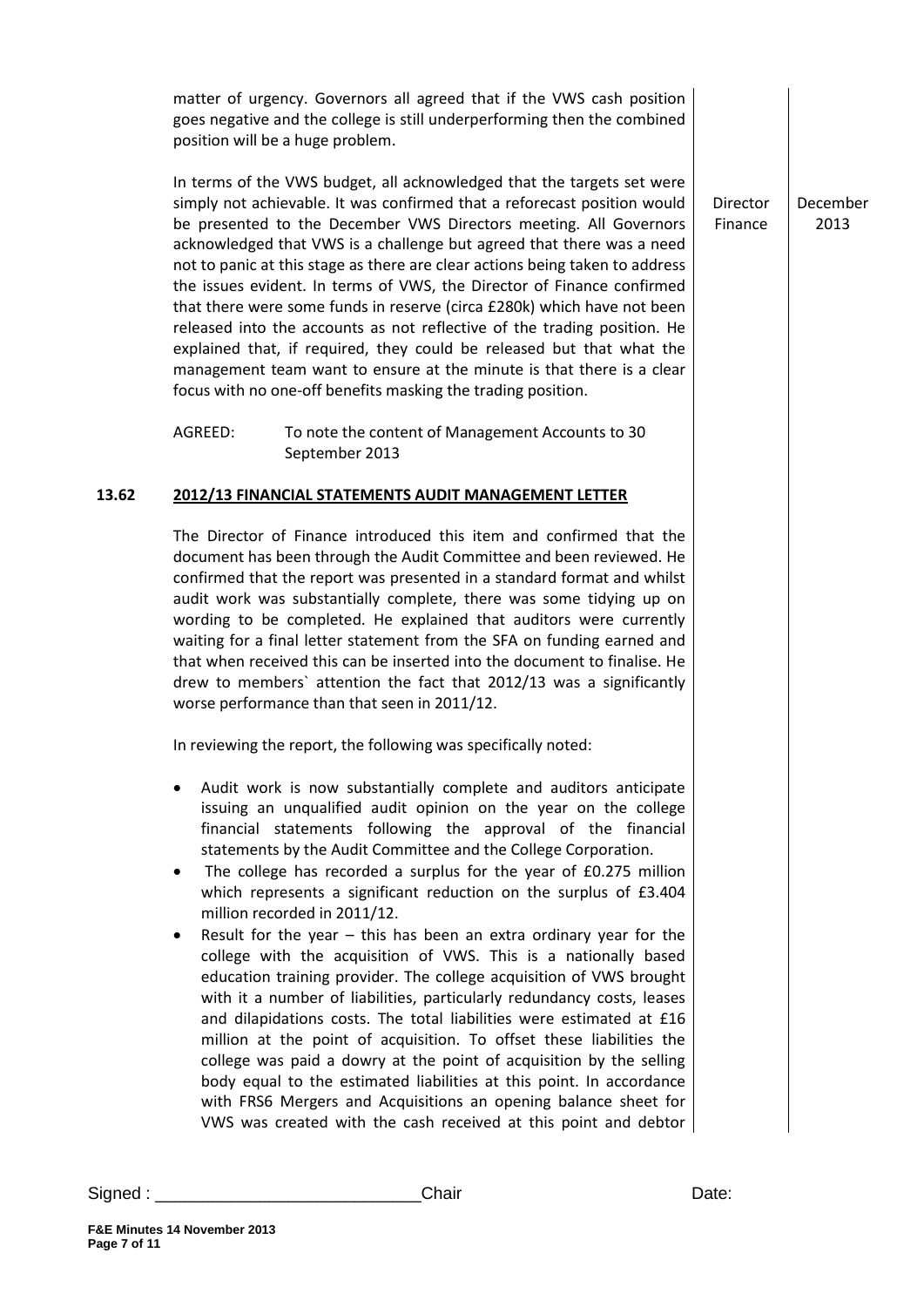being offset by an equal creditor, this being the sum accrued for restructuring dilapidations owns leases etc. Auditors are satisfied with this treatment.

- During the period from the acquisition to 31 July 2013 i.e. the closing group balance sheet date VWS has undertaken normal trading and the income and expenses associated with this have been accounted for through the income and expenditure account as normal. However, in addition during this period a number of the opening liabilities have been settled particularly in relation to redundancy costs. The effect of this was to reduce the remaining liability and associated asset at the balance sheet date with any credit due to the settled liability being less than originally forecast being credited to the income and expenditure account. Auditors are satisfied with the college treatment of the acquisition of VWS.
- Income and expenditure subsidiary companies:
	- a) Safety Plus Construction the loss on ordinary activities before taxation dividends for the period 31 July 2013 amounted to £12,831 (2002 – loss of £15,275) with no dividend or covenant being paid to the college.
	- b) Safety Plus Training and Consultancy Ltd the profit on ordinary activities before taxation and dividends for the period of 31 July 2013 amounted to £40,115 (2012 – loss of £40,319) with a covenant of £265,589 (2012 nil) being paid to the college.
	- c) Vision Apprentices Ltd the loss on ordinary activities before taxations and dividends for the period 31 July 2013 amounted to £31,023 (2002 a loss of £6,146) with a covenant of £49,223 (2002 – £59,122) being paid to the college.
	- d) BKSB Ltd (formally Skilldrive Ltd) the loss on ordinary activities before taxation and dividends for the period 31 July 2013 amounted to £7,163 (2012 profit of £25,401) with a covenant of £1,158,847 (2002 – £819,582) being paid to the college.
	- e) Vision Workforce Skills Ltd the profit on ordinary activities before taxation and dividends for the period 31 July 2013 amount to £545k (no previous year comparator) with no dividend or covenant being paid to the college.
- In total the college received £1,469,959 (2012: £878,704) from the operation of the subsidiary activities which represent an increase of 67%.

It was acknowledged that auditors have completed the regularity audit and have no observations to make.

The Director of Finance assured members that the management team have unpicked the contributing factors to reduced performance and are clear where efforts need to be directed in the current academic year. All acknowledged that it was a disappointing year in the context of strong prior year surpluses. All acknowledged that KPMG will be issuing an unqualified opinion. It was noted that VWS has been accounted for on an acquisition basis. It was explained that this has been the subject of much debate between the college and auditors.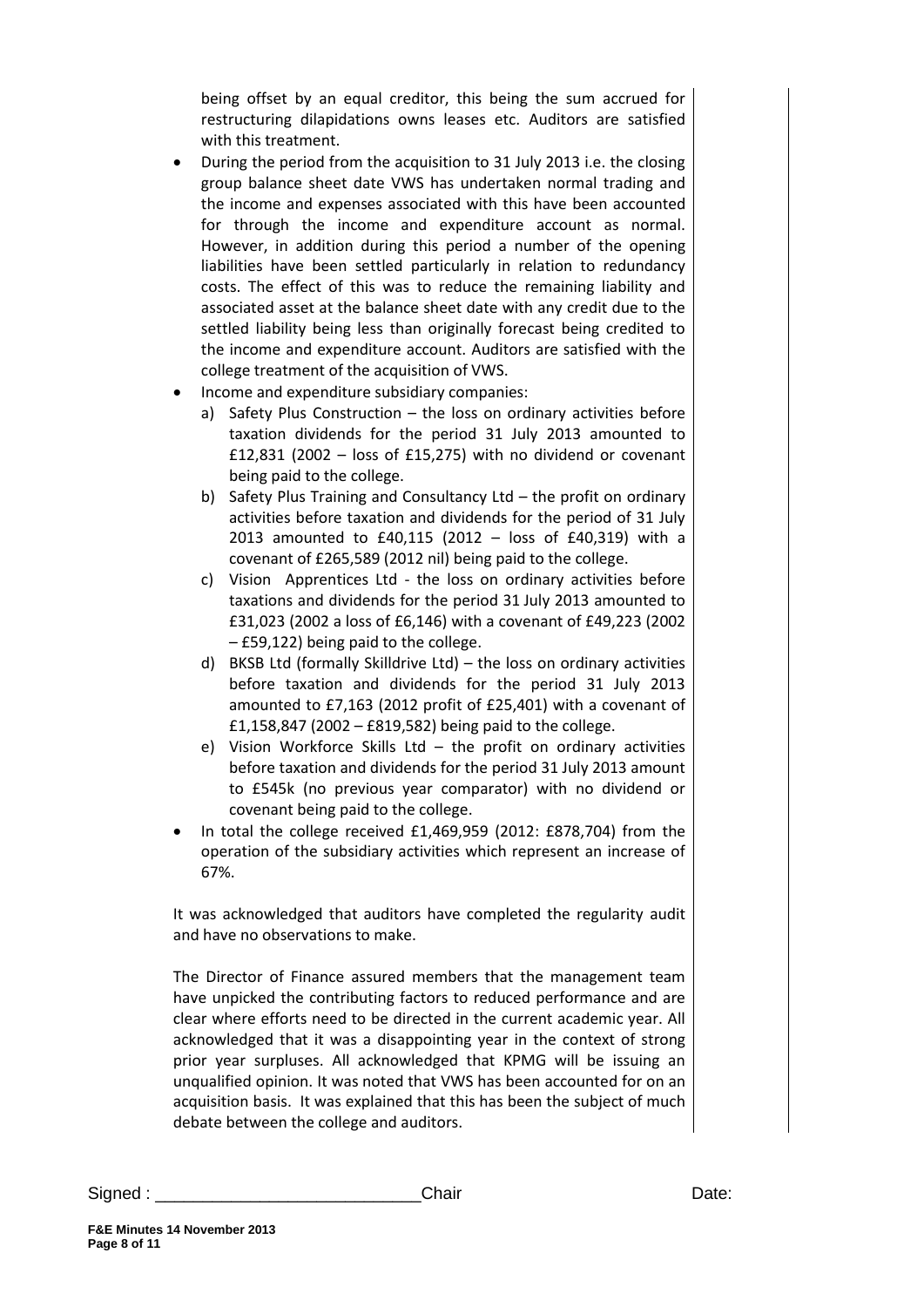Members were reminded that the two Safety Plus companies are now going to go into dormant status and that, whilst they will still exist as companies, only very short annual returns and annual accounts will be filed.

Members reviewed the pension position and acknowledged that, whilst it had improved on the prior year, it was still a long term future concern and one that the college and the sector will have to deal with at some stage.

The Director of Finance explained that the audit process this year had been more challenging than in previous years and that this was primarily due to the acquisition of VWS. He gave assurances that both the Finance Team and auditors now know what needs to be done to improve for the following year.

AGREED: To note the content of 2012/13 Financial Statements Audit Management Letter

## **13.63 2012/13 DRAFT MEMBERS REPORT AND FINANCIAL STATEMENTS**

The Director of Finance introduced this item and confirmed that the numbers in the accounts are the same as provided in the management letter. Members' attention was drawn to page 77 which gives an equivalent OFR commentary on performance. He explained that there may be some very minor changes to be made before the final document is presented to the December Board meeting.

Members reviewed the content of the information and noted:

- Page 82 cash flow
- Page 85 risks and management
- Page 100 & 101 this will be signed off by KPMG
- Page 102 regularity audit
- Page 104 onwards financial statements and accompanying notes

In reviewing the draft members report members felt that it was an accurate summary of the year. The Director of Finance confirmed that this version of the members report and financial statements picks up items/recommendations made by the Audit Committee at its recent meeting.

AGREED: To approve the 2012/13 Draft Members Report and Financial Statements.

# **13.64 RECONCILIATION OF FINANCIAL STATEMENTS TO JULY FINANCE REPORT**

The Director of Finance introduced this item and drew members` attention to the table on page 135 which summarises the variances. The following was specifically noted: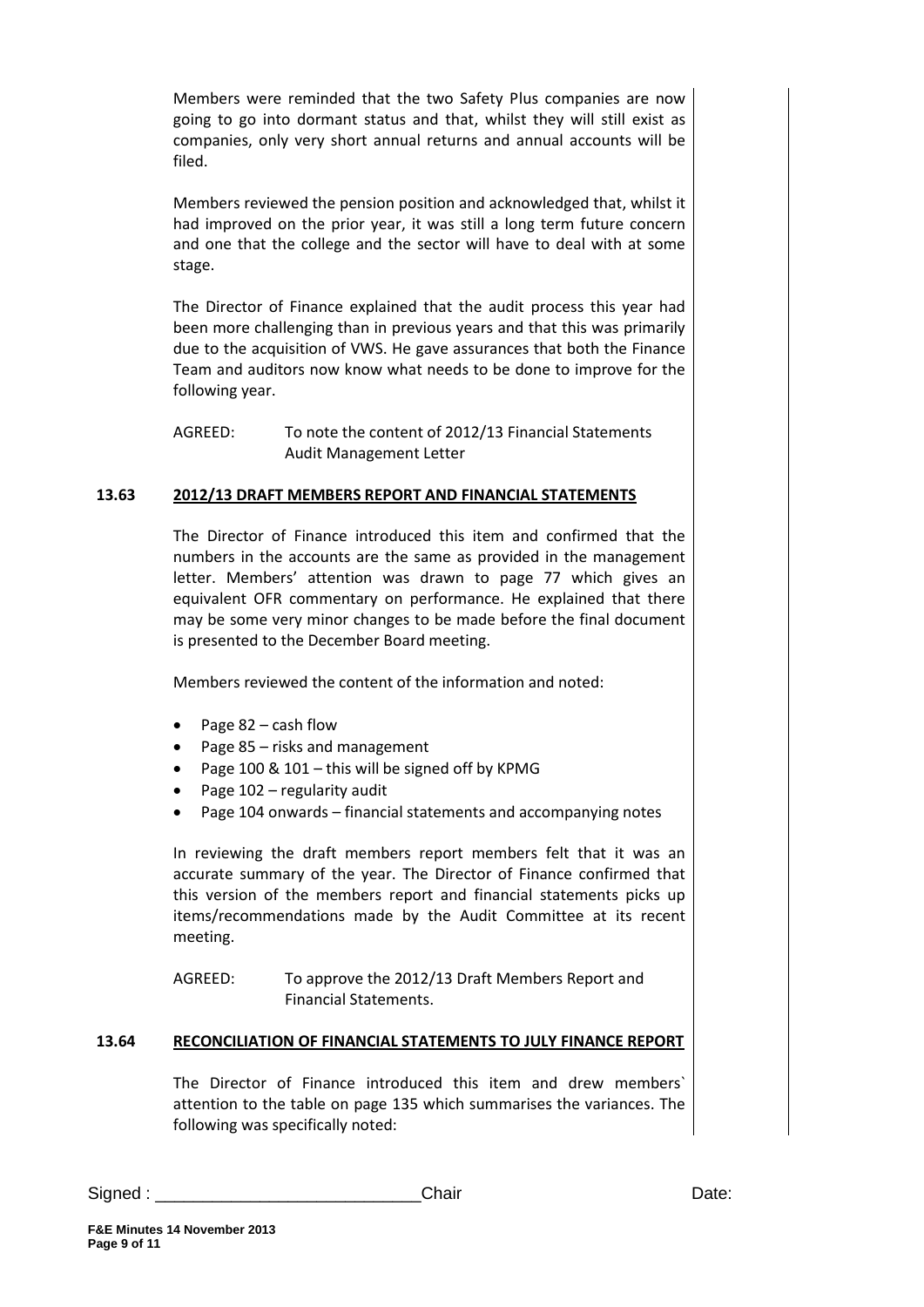- The table shows the changes to the group result from the original budget through to the mid-year forecast, the July end of year forecasts and finally to the draft financial statements for the 12/13 financial year. The key points to note are highlighted within the body of the report, but it is important to note that the trading result measured before FRS17 and other non trading items whilst improving on the forecast end of year position remains weak, compared to both the prior year and the budgeted position.
- A regular difference between the management accounts and the financial statements comes from the removal of discretionary hardship funds for young people and adults, which for the year amounted to some £1,153k. Both income and costs are removed from the financial statements reported and are disclosed in the notes to the accounts as amounts dispersed as agent.
- Aside from this specific difference, a few specific adjustments were made to the final accounts relating to the acquisition accounting treatment of VWS Ltd following discussions with the college external auditors.
- In the July end of year forecast the full income from the dowry provided by Pearson in relation to the restructure of the business had been disclosed as turnover. The required treatment by the auditors and to comply with FRS6 and FRS5 was to create an opening balance sheet within VWS and charge costs incurred against the provision for opening liabilities.
- In order to reflect the incoming resources associated with the activities in the year, there has been a separate disclosure on the face of the income and expenditure accounts, reflecting the forecast end of year position set out in the table, recognising £63,514k of total incoming resources.
- A post year end deal to utilise some of the colleges allocation was also completed in October 2013 which provided a further £1.1 million of income and a further bottom line contribution of £220k (HIT training)
- The finalisation of the ILR on 25 October and the vast increase in partner activity at the end of the period led to some other movements within the ILR which reconciles turnover.
- The impact of VWS clearly was not reflected within the original budget and mid year forecast as the opportunity emerged well into the financial year. As a result, the budget and mid-year forecast did not include any aspects of VWS income or costs.
- The difference between the pay disclosed within the end of year forecast and that included as a cost within the draft financial statements, relates to the adjustment of removing pay costs from the income and expenditure account and charging them against the opening liabilities within the balance sheet as a result of the acquisition accounting treatment.
- Non pay costs are similarly affected by the costs removed to the balance sheet for VWS activity. In addition, the costs associated with amounts dispersed as agent and the HIT Training deal make up the